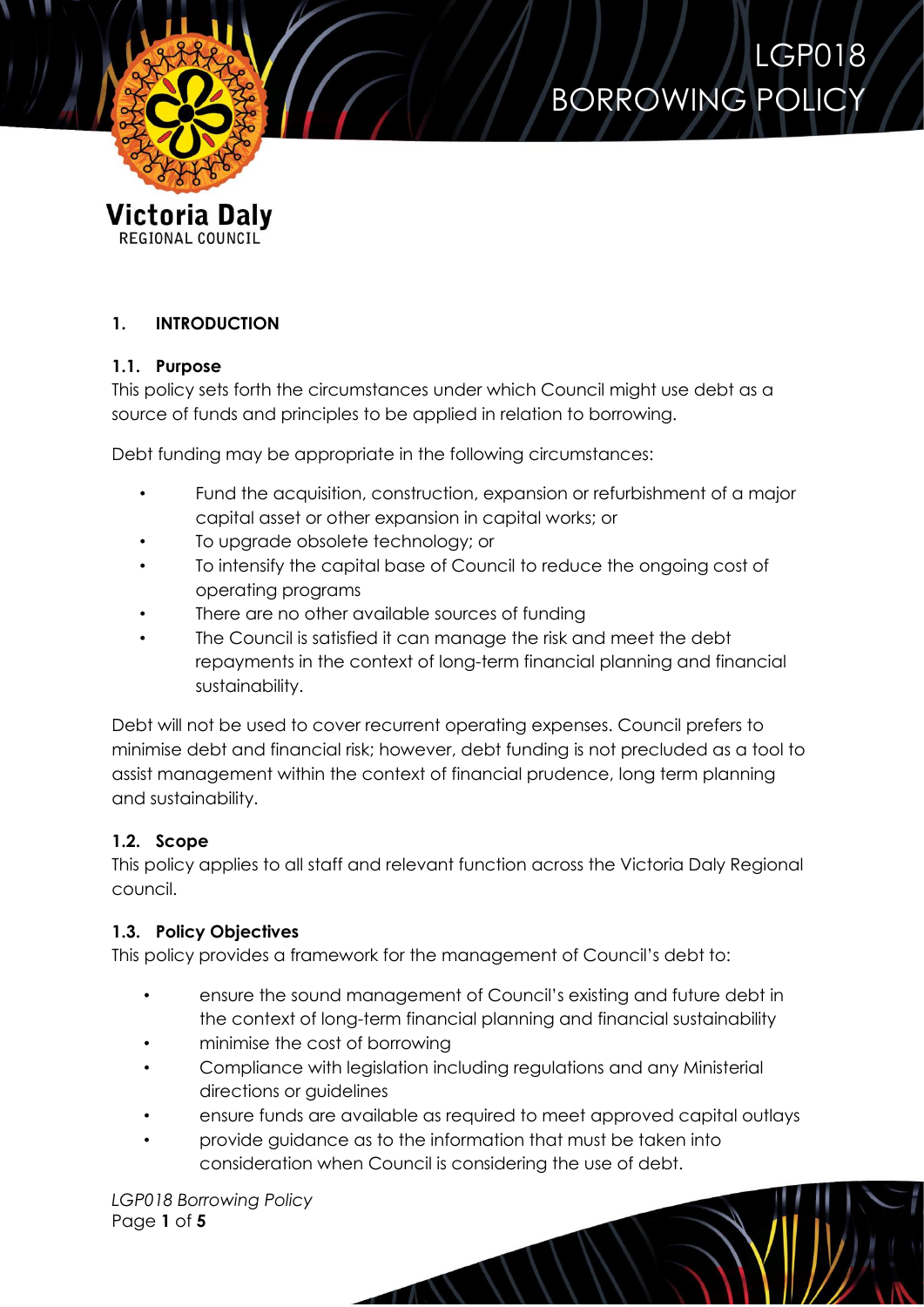

**Victoria Daly REGIONAL COUNCIL** 

# **2. RELEVANT TO ACT**

Section 197(2)(b) of the Act states that the Minister's approval is not required for a transaction classified as a minor Transaction under the guidelines issued by the **Minister** 

# **3 GENERAL PRINCIPLES**

- 3.1 Council must exercise reasonable care and diligence that a prudent person would exercise when borrowing funds.
- 3.2 Council must consider;
- (a) the type of borrowing it wishes to take out, namely;
	- (i) short term less than 18 months; or
	- (ii) medium term between 18 months and 5 years; or
	- (iii) long term more than 5 years; and
- (b) the type of interest rate it wishes to consider for the borrowing (fixed, variable or a combination of both)
- (c) if it will approve an overdraft facility for day-to-day transactions, and if so, the amount of such a facility.
- 3.3 It is the duty of each Council Member to understand the impact of the terms and conditions of the borrowing arrangements and the risk before the Council enters the borrowing contract.

# **4. POLICY STATEMENT**

# **4.1 Policy Outline**

- 4.1.1 External borrowings will be limited to the funding of significant items of capital expenditure:
	- the life of which is expected to exceed the term of any funds borrowed
	- that cannot be funded from other sources
	- that are within the bounds of affordability, risk and financial sustainability
- 4.1.2 Any projected borrowings must be outlined in the Regional Council Regional Plan including the purpose of the projected borrowing and the type of borrowing under clause 7.2(a) of the Local Government Guidelines No.3 for
- 4.1.3 the year in which the funds are proposed to be borrowed.

*LGP018 Borrowing Policy* Page **2** of **5**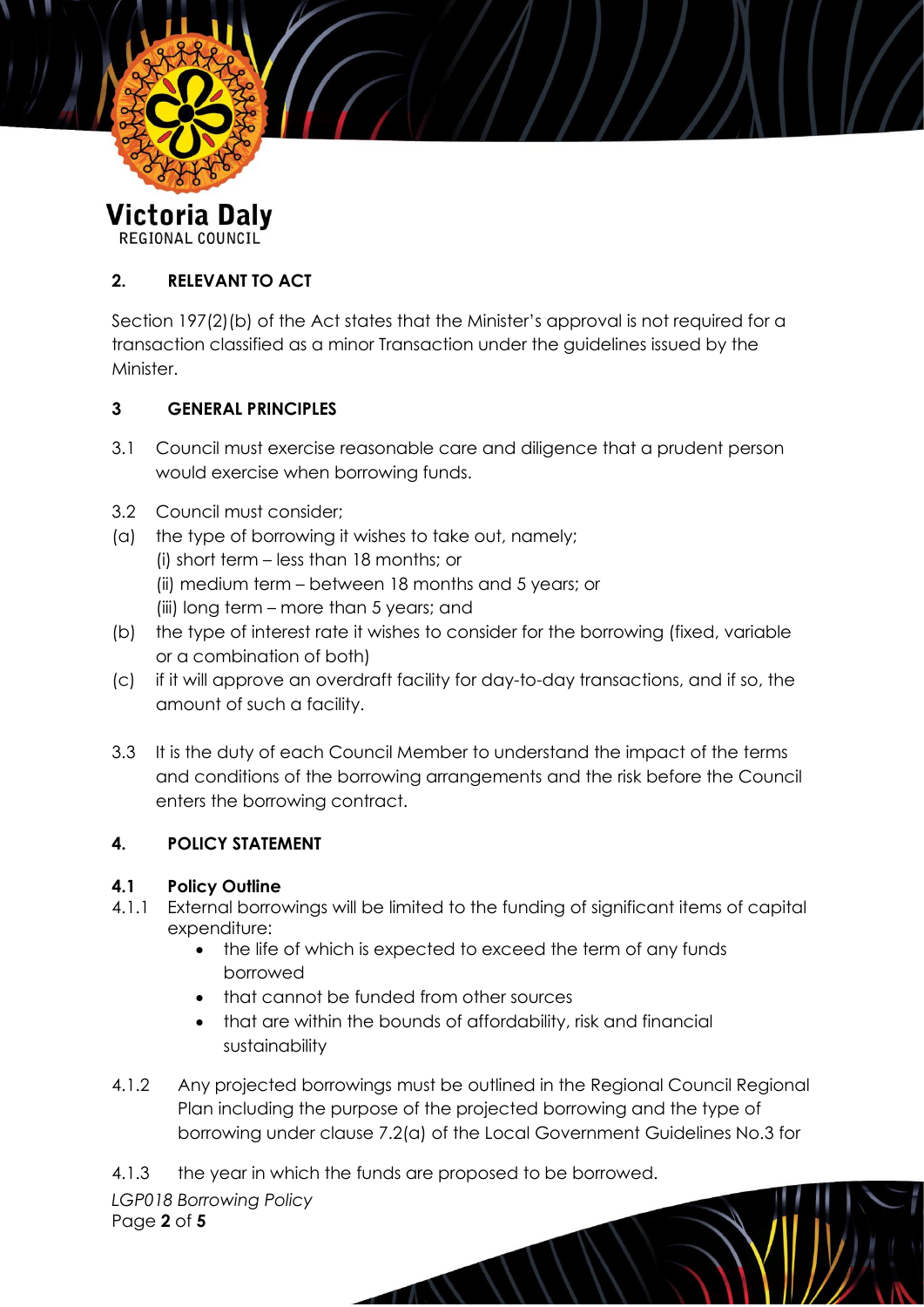

REGIONAL COUNCIL

This allows for a period of public consultation during the draft Regional Plan (This condition may be waived in circumstances where an emergency or urgent situation requires the use of borrowings, and those borrowings comply with all other policy and legal requirements such as Ministerial consent).

- 4.1.4 As soon as borrowing is approved and obtained, the borrowing must be reflected in the next budget review under regulations 9 of the Local Government (General) Regulations 2021.
- 4.1.5 The decision to seek approval from the Minister to borrow money is one that requires a Council Resolution regulation197(3)(a).
- 4.1.6 For external financial reporting purposes, debt will be carried in the accounts in accordance with generally accepted accounting practice.
- 4.1.7 Council will decide whether the funding of capital expenditure should be by way of a loan (internal or external) or by utilisation of available funds after considering long term financial planning and sustainability.
- 4.1.8 If the Minister grants approval to borrow the money, a fresh approval from the minister must be sought before any decision to:
	- (a) Increase the borrowing among; or (b) Change the approved purpose.
- 4.1.9 Unexpended loan funds will be placed in a reserve until such time as a suitable use of the funds can be identified and approved by Council.
- 4.1.10 Where a loan was raised by Council to obtain an asset and the loan has not been repaid when the asset is sold or otherwise disposed of, the Council will consider, based on costs and benefits, first applying any proceeds of the sale or disposal to the repayment of the loan source.
- 4.1.11 Additional factors to be considered when Council is considering new borrowings include:
	- obtaining funds on a competitive basis to minimise costs associated with borrowing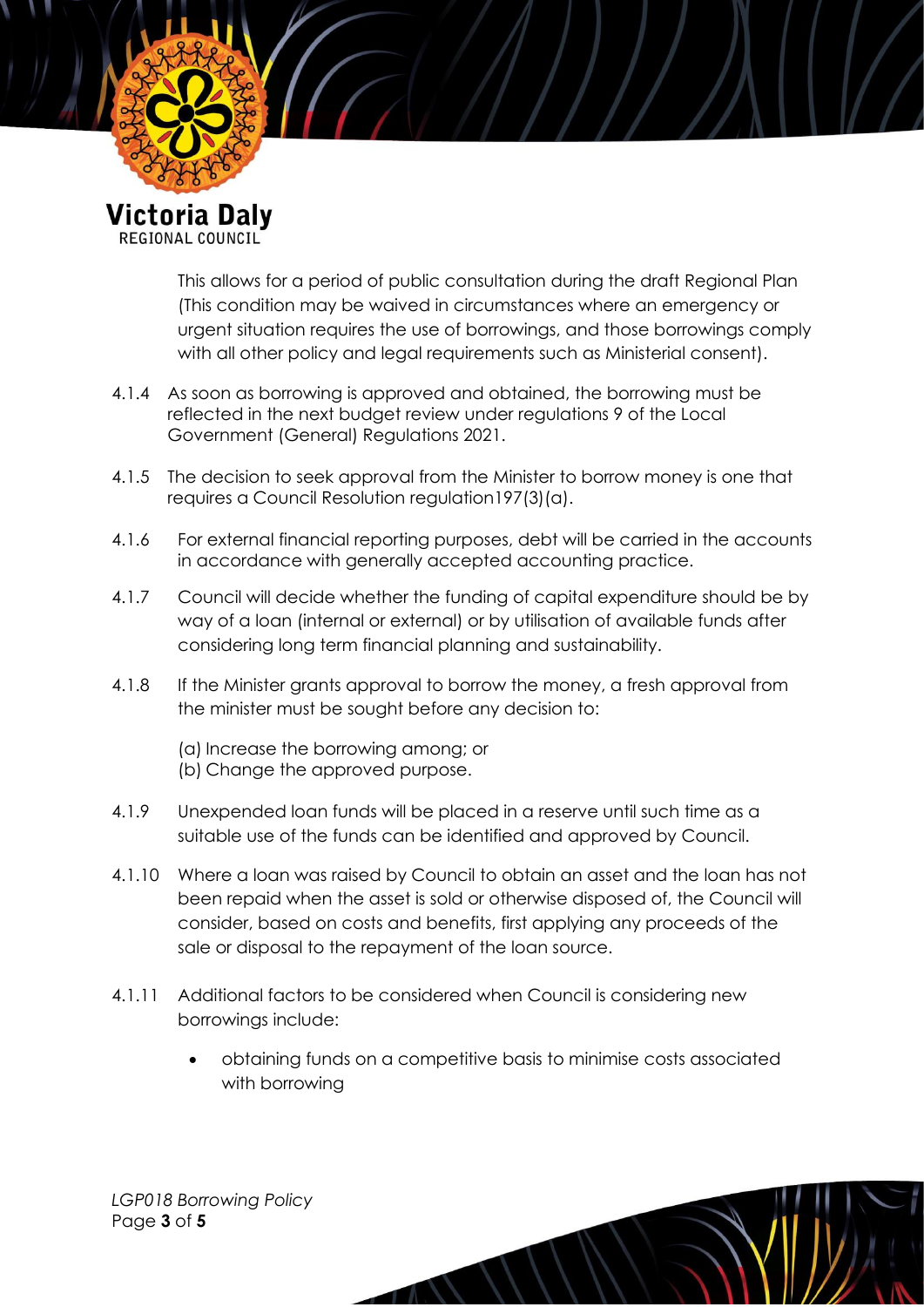

**Victoria Daly** REGIONAL COUNCIL

- consideration of the structure of any proposed loan (e.g., fixed or variable interest)
- interest rate and other risks (e.g., liquidity risks and investment credit risks)
- repayment of debt period to be no longer than the weighted average estimated useful life of the related asset purchased or 20 years, whichever is the lesser
- repayment of borrowings to occur at least bi-annually
- repayments will be met from project income or other untied income of Council
- alternatives to debt
- where the borrowings are for commercial purposes, consideration will be given as to whether the return on the investment can service the debt (after consideration of community service obligations and any other objectives)

#### **4.2 Debt Servicing Ratio**

- 4.2.1 The debt service ratio is to be the key indicator of Council's ability to sustain its level of debt.
- 4.2.2 The Debt Servicing Ratio at any time will be dependent on whether Council at that time is:
	- adopting a strategy of growth with its supporting infrastructure, technological upgrade or capital intensification of services, or;
	- maintaining the status quo in the provision of services to the community.

An increasing Debt Servicing Ratio should be demonstrated to be financially sustainable (e.g., through the long-term financial plan).

- 4.2.3 The Debt Servicing Ratio should not exceed 5% of untied revenue as identified in the most current audited Annual Financial Report (principal plus
- 4.2.4 interest repayments as a percentage of revenue which is not tied to the provision of a service or program).
- 4.2.5 The Chief Executive Officer shall report to Council on an annual basis detailing the loan portfolio.